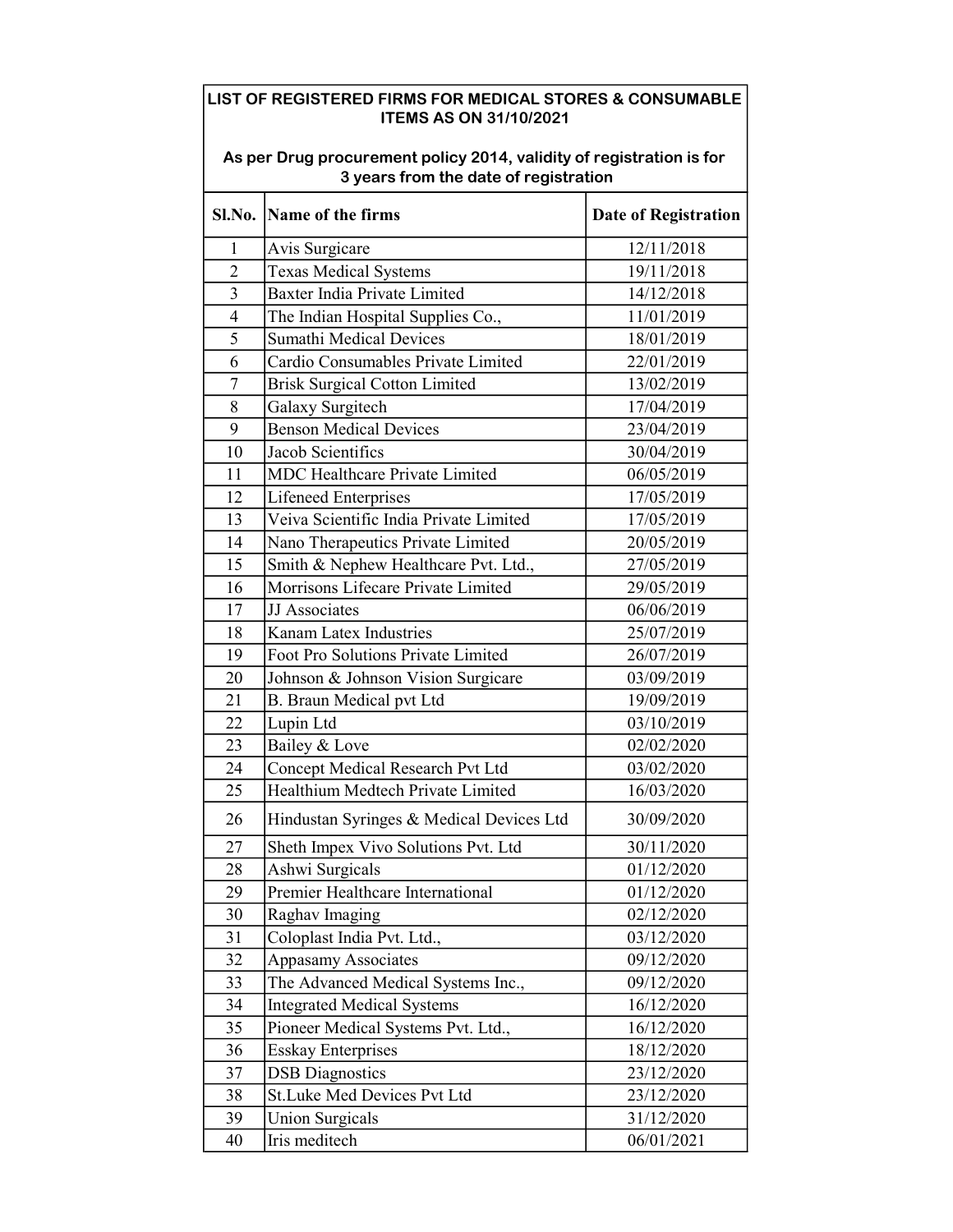| 41 | <b>Shubhan Enterprises</b>              | 06/01/2021 |
|----|-----------------------------------------|------------|
| 42 | Bagdi Healthcare                        | 08/01/2021 |
| 43 | Sri GA Enterprises                      | 11/01/2021 |
| 44 | Hubra Pharmaceuticals Private Limited   | 19/01/2021 |
| 45 | Radha Meditech                          | 21/01/2021 |
| 46 | <b>KK</b> Healthcare                    | 22/01/2021 |
| 47 | <b>Esteem Scientific Products</b>       | 25/01/2021 |
| 48 | Bagdi Orthocare                         | 08/02/2021 |
| 49 | Sudar Surgicals                         | 08/02/2021 |
| 50 | <b>Esquire Surgicals</b>                | 09/02/2021 |
| 51 | Delux Pharma                            | 10/02/2021 |
| 52 | South Point Marketing Pvt. Ltd.,        | 11/02/2021 |
| 53 | Sri Vishnu Sales Corporation            | 11/02/2021 |
| 54 | S.M. Medicare                           | 17/02/2021 |
| 55 | P.R. Enterprises                        | 19/02/2021 |
| 56 | Bard India Healthcare Pvt. Ltd.,        | 24/02/2021 |
| 57 | Golechha Diagnostics                    | 24/02/2021 |
| 58 | Premier Pharma Distributors             | 02/03/2021 |
| 59 | <b>ABE</b> Enterprises                  | 02/03/2021 |
| 60 | Vinayak Enterprises                     | 04/03/2021 |
| 61 | <b>GESCO</b> Healthcare Private Limited | 09/03/2021 |
| 62 | Alto Medical Systems (P) Ltd.,          | 10/03/2021 |
| 63 | Shree padmavathi Distributor            | 16/03/2021 |
| 64 | <b>Health Point</b>                     | 24/03/2021 |
| 65 | Endolite India Limited                  | 25/03/2021 |
| 66 | <b>Bagdi Agencies</b>                   | 26/03/2021 |
| 67 | Waldemer Link India Private Limited     | 26/03/2021 |
| 68 | Davey Pharma and Surgicals              | 30/03/2021 |
| 69 | Iconet Patient Care Pvt. Ltd            | 30/03/2021 |
| 70 | Johnson & Johnson Private Limited       | 07/04/2021 |
| 71 | V.L. Enterprises                        | 08/04/2021 |
| 72 | Sun medica                              | 09/04/2021 |
| 73 | Delvin Formulations Pvt. Ltd.,          | 10/04/2021 |
| 74 | <b>Dynamed Equipments</b>               | 16/04/2021 |
| 75 | <b>Syntron Healthcare</b>               | 21/04/2021 |
| 76 | R K Agency                              | 23/04/2021 |
| 77 | Medifocus India Private Limited         | 17/05/2021 |
| 78 | <b>CPC Diagnostics Pvt Ltd</b>          | 18/05/2021 |
| 79 | <b>Roche Diagnostics</b>                | 20/05/2021 |
| 80 | Nirupama Medical Devices                | 29/05/2021 |
| 81 | M.M. Corporation                        | 31/05/2021 |
| 82 | <b>Vivek Enterprises</b>                | 01/06/2021 |
| 83 | Jai Sai Maruthi Surgicals               | 04/06/2021 |
| 84 | India Medtronic Pvt Ltd                 | 07/06/2021 |
| 85 | RK Medi surg                            | 08/06/2021 |
| 86 | <b>Safemed Devices</b>                  | 14/06/2021 |
| 87 | Orbit Health Care                       | 18/06/2021 |